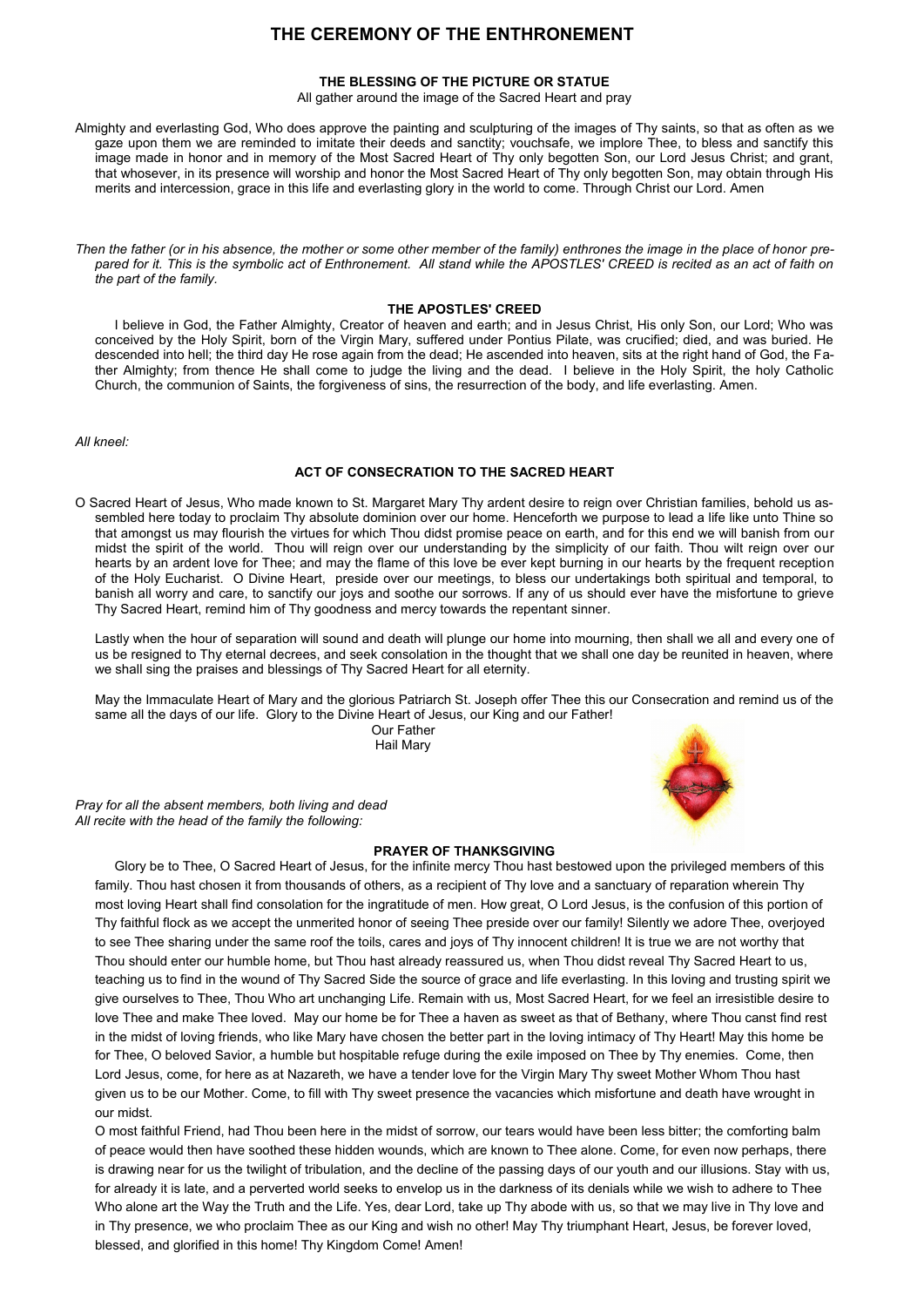*All stand*

*To thank the Immaculate Heart of Mary for the grace of the Enthronement, and to proclaim this loving Mother as the Queen of the home, all recite the "Hail Holy Queen." (If so desired, an Act of Consecration to the Heart of Mary may be added, and her image installed near the Sacred Heart.)* 

#### **HAIL HOLY QUEEN**

Hail, Holy Queen, Mother of mercy, our life, our sweetness, and our hope! To thee do we cry, poor banished children of Eve; to thee do we send up our sighs, mourning and weeping in this valley of tears. Turn then, most gracious advocate, thine eyes of mercy toward us, and after this our exile, show unto us the blessed fruit of thy womb, Jesus, O clement, O loving, O sweet Virgin Mary.

# **ACT OF CONSECRATION OF THE FAMILY TO THE IMMACULATE HEART OF MARY**

Queen of the most Holy Rosary, and tender Mother of men, to fulfill the desires of the Sacred Heart, and the request of the Vicar of your Son on earth, we consecrate ourselves to you, and to your Immaculate Heart, and recommend to you, all the families of our nation, and of all the world.

Please accept our consecration, dearest Mother, and use us and all families as you wish, to accomplish your designs upon the world.

O Immaculate Heart of Mary, Queen of heaven and earth, and of our family, rule over us, together with the Sacred Heart of Jesus Christ, our King. Save us from the spreading flood of modern paganism, kindle in our hearts and homes, the love of purity, the practice of the Christian life, and an ardent zeal for souls, and for the holiness of family life.

We come with confidence to you, O Throne of Grace and Mother of Fair Love; inflame us with the same divine fire which has inflamed your own Immaculate Heart.

Make our hearts and homes your shrine, and through us make the Heart of Jesus rule and triumph in every family in the world. Amen.

Most Sacred Heart of Jesus: Have mercy on us! (3 times)

Immaculate Heart of Mary: Pray for us

St. Joseph: Pray for us.

St. Margaret Mary: Pray for us.

(All) Glory to the Most Sacred Heart of Jesus forever and ever! Amen



*Note: The CEREMONY of the Enthronement is only the beginning: the following practices of devotion will help you LIVE the Enthronement. This is the TRUE reign of the Sacred Heart in your family.* 

# **SUGGESTED PRACTICES OF DEVOTION**

- Frequent and even daily attendance at Mass by at least one member of the family, and Communion of Reparation.
- Observance of the First Friday of each month. (Holy Mass, Communion of Reparation: renewal of act of consecration before enthroned image.)
- Daily Family Rosary before the enthroned image of the Sacred Heart, with renewal of the act of consecration.
- Celebration of the Feast of the Sacred Heart by the entire family; attendance at Mass, Communion for the extension of the Reign of the Sacred Heart through the Enthronement; family gathering and celebration at home, with renewal of Enthronement; special party for the children.
- Observe the month of June, the month of the Sacred Heart; keep flowers before the "throne." Mass and Communion as often as possible.
- Assist at Holy Hour in Church.
- Night Adoration in the home. Any hour between 9 and 6, by anyone or all the members of the family at least once a month.
- Make the five First Saturdays in reparation to the Immaculate Heart of Mary and for the conversion of Russia; Holy Mass and Communion of reparation; five decades of the Rosary plus a fifteen minute meditation on the fifteen mysteries of the Rosary. The Rosary and meditation may be carried out at any hour on the First Saturday; a sermon in church will satisfy the obligation of the meditation.